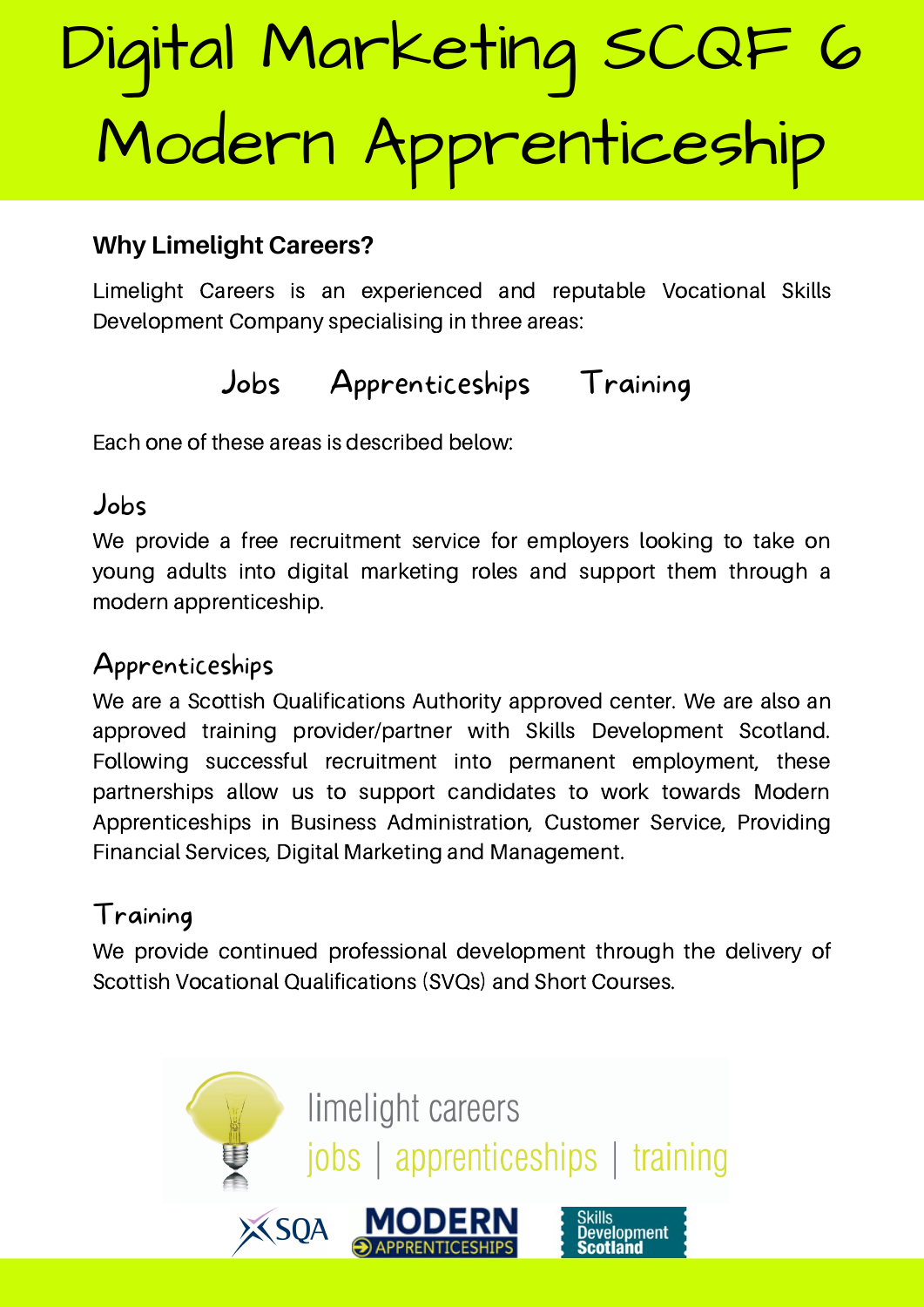### **About this qualification**

The Diploma in Digital Marketing at SCQF level 6 provides learners with a qualification that demonstrates underpinning knowledge and evidence of competence in digital marketing.

#### **How is the qualification funded?**

Funding is available for all employees of all ages. Full funding contribution is paid by SDS for employees who are aged 16 – 24. For those who are disabled and careexperienced, this is extended up to and including age 29.



#### **Who pays the apprentice?**

Like any other employee of your business, you'll pay the Modern Apprentice's wages. This is not set, but we do encourage all employers to pay the living wage.

# **The Diploma in Digital Marketing is suitable for:**

- individuals who are currently in employment and who wish to obtain a formal qualification
- employers who wish their employees to obtain short, continuing professional development courses
- mature candidates who may have been out of education for some time
- school leavers who are undertaking an apprenticeship programme in Digital Marketing

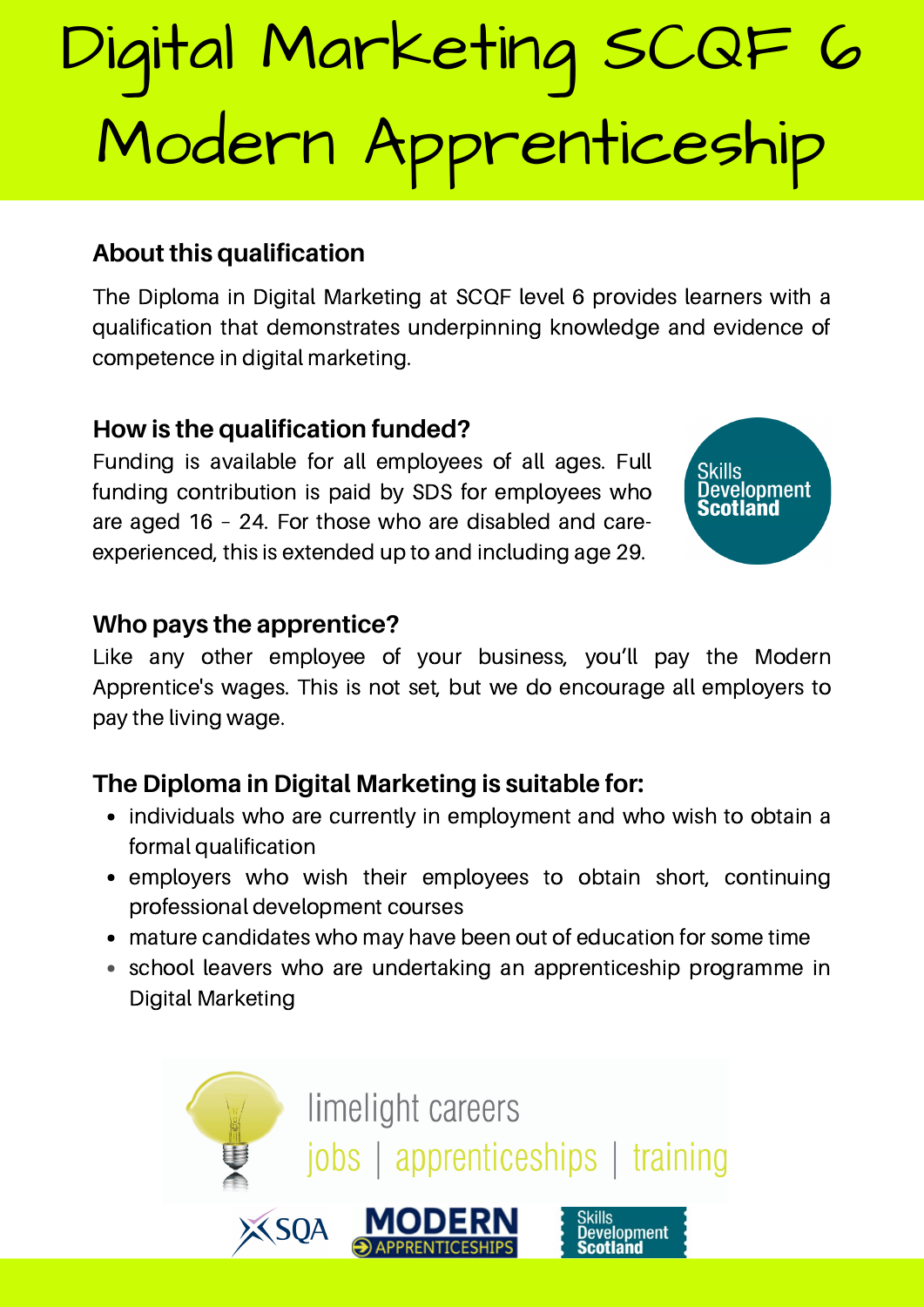**The qualification includes:**